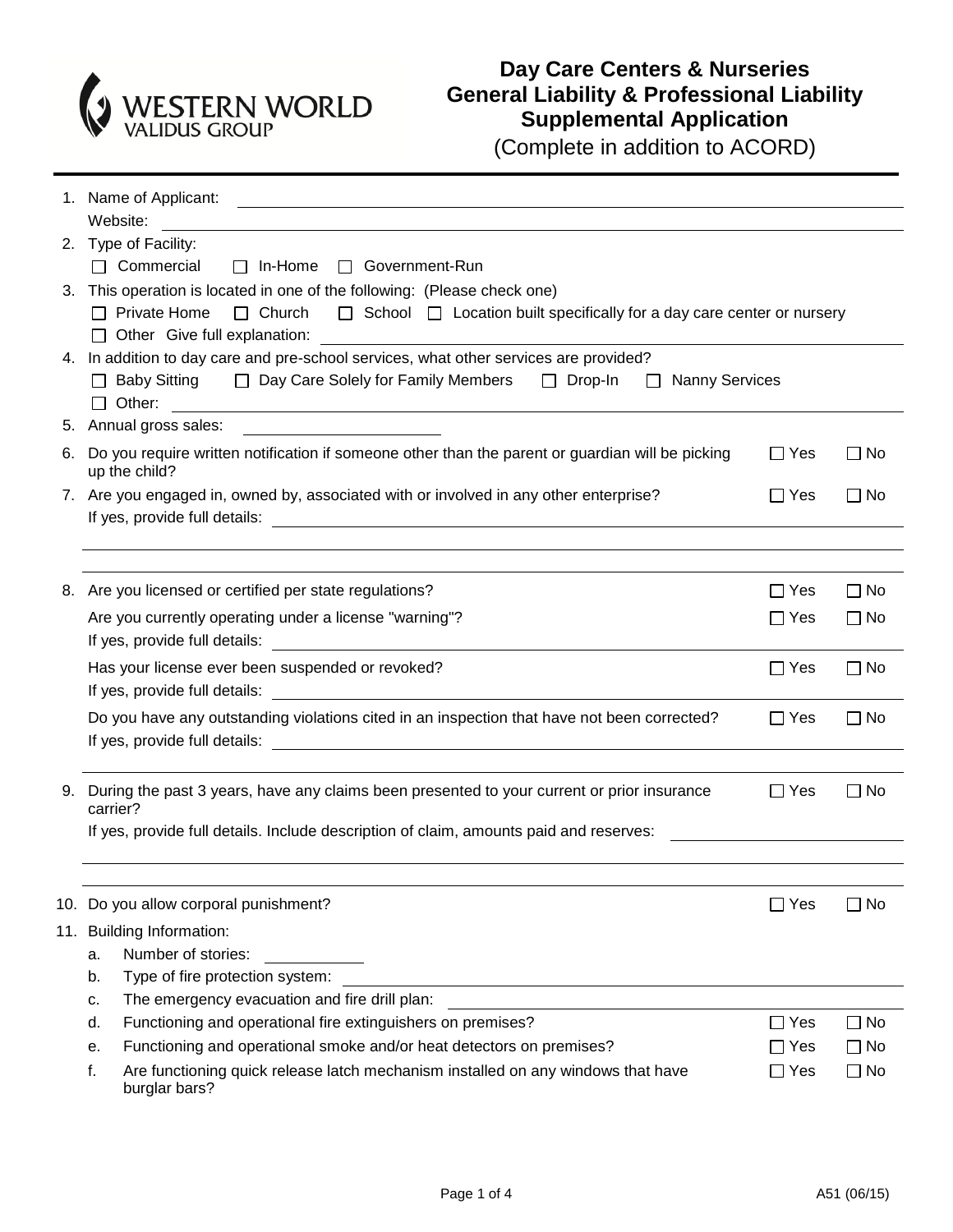|                                                                                                                                                                                                                                      | 12. Number of children facility is licensed for?<br>Average daily attendance?<br>Do you meet state requirements for staff/child ratio?<br>Indicate the number of children in each age group and teachers/attendants for each group:                                               |          |                       |                         | $\Box$ Yes                                                                          | $\Box$ No               |                                                                                            |                        |
|--------------------------------------------------------------------------------------------------------------------------------------------------------------------------------------------------------------------------------------|-----------------------------------------------------------------------------------------------------------------------------------------------------------------------------------------------------------------------------------------------------------------------------------|----------|-----------------------|-------------------------|-------------------------------------------------------------------------------------|-------------------------|--------------------------------------------------------------------------------------------|------------------------|
|                                                                                                                                                                                                                                      | Age Group<br>$0 - 12$ months<br>$1 - 3$ years<br>$4 - 5$ years<br>6 - 10 years                                                                                                                                                                                                    | Full Day | Half Day<br>AM        | Half Day<br><b>PM</b>   | Number of<br><b>Teachers</b><br><u> 1990 - Jan Alexandro III, politik politik (</u> | Number of<br>Volunteers | <b>Ratio of teachers</b><br>and volunteers<br>must meet state<br>staffing<br>requirements. |                        |
| 13. Describe hiring procedures for all employees, including aides, attendants, custodial, etc.<br>Attach a list of all employees along with their experience and qualifications:                                                     |                                                                                                                                                                                                                                                                                   |          |                       |                         |                                                                                     |                         |                                                                                            |                        |
|                                                                                                                                                                                                                                      |                                                                                                                                                                                                                                                                                   |          |                       |                         |                                                                                     |                         |                                                                                            |                        |
|                                                                                                                                                                                                                                      | If you use volunteers, please describe: example of the state of the state of the state of the state of the state of the state of the state of the state of the state of the state of the state of the state of the state of th<br>Are any of your volunteers under the age of 18? |          |                       |                         |                                                                                     |                         | $\Box$ Yes                                                                                 | $\Box$ No              |
|                                                                                                                                                                                                                                      | Do any of your volunteers ever replace teachers?                                                                                                                                                                                                                                  |          |                       |                         |                                                                                     |                         | $\Box$ Yes                                                                                 | $\Box$ No              |
|                                                                                                                                                                                                                                      | 14. Have you or any employee, volunteer or other person working for you, ever been arrested or<br>convicted of a crime?                                                                                                                                                           |          |                       |                         |                                                                                     |                         | $\Box$ Yes                                                                                 | $\Box$ No              |
|                                                                                                                                                                                                                                      |                                                                                                                                                                                                                                                                                   |          |                       |                         |                                                                                     |                         |                                                                                            |                        |
|                                                                                                                                                                                                                                      | 15. Do you require a physical examination or medical certificate before a child is accepted?<br>Will you accept a child who is sick?                                                                                                                                              |          |                       |                         |                                                                                     |                         | $\Box$ Yes<br>$\Box$ Yes                                                                   | $\Box$ No<br>$\Box$ No |
|                                                                                                                                                                                                                                      | If yes, how is situation handled:<br>16. Are any medications administered?                                                                                                                                                                                                        |          |                       |                         |                                                                                     |                         | $\Box$ Yes                                                                                 | $\Box$ No              |
|                                                                                                                                                                                                                                      | If yes, do you require a signed consent form from parent or guardian?                                                                                                                                                                                                             |          |                       |                         |                                                                                     |                         | $\Box$ Yes                                                                                 | $\Box$ No              |
| 17. There are children enrolled at your facility with special emotional or physical needs who<br>require treatment for their condition(s). Describe condition(s), age of child(ren), and special care<br>provided by facility staff: |                                                                                                                                                                                                                                                                                   |          |                       |                         |                                                                                     |                         |                                                                                            |                        |
|                                                                                                                                                                                                                                      | Please describe training/certification of staff that cares for disabled/special needs children:                                                                                                                                                                                   |          |                       |                         |                                                                                     |                         |                                                                                            |                        |
|                                                                                                                                                                                                                                      |                                                                                                                                                                                                                                                                                   |          |                       |                         |                                                                                     |                         |                                                                                            |                        |
|                                                                                                                                                                                                                                      | 18. Play equipment on premises:<br>Swings □ Jungle gym<br>Other (List):                                                                                                                                                                                                           |          | Slide<br>$\mathbf{L}$ | Sandbox<br>$\mathbf{L}$ | Trampoline<br>$\perp$                                                               | $\mathbf{1}$            | Inflatable bounce equipment                                                                |                        |
|                                                                                                                                                                                                                                      | Is all play equipment securely anchored?                                                                                                                                                                                                                                          |          |                       |                         |                                                                                     |                         | $\Box$ Yes                                                                                 | $\Box$ No              |
|                                                                                                                                                                                                                                      | Is there impact absorbing material under and around play equipment?<br>What is the maximum height of playground equipment? FT.                                                                                                                                                    |          |                       |                         |                                                                                     |                         | $\Box$ Yes                                                                                 | $\Box$ No              |
|                                                                                                                                                                                                                                      | Is play area fully fenced?                                                                                                                                                                                                                                                        |          |                       |                         |                                                                                     |                         | $\Box$ Yes                                                                                 | $\Box$ No              |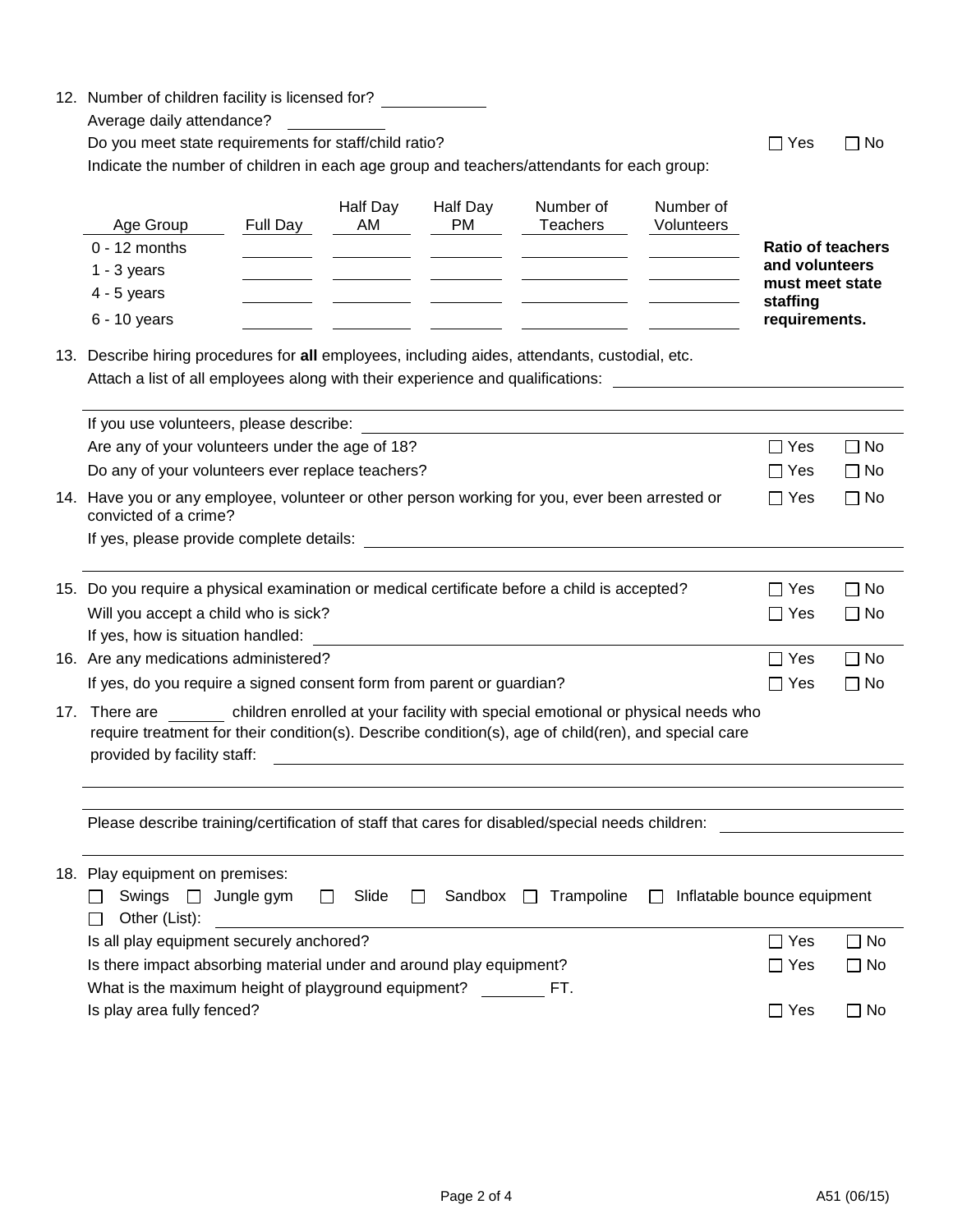| 19. Are there any swimming exposures?        | $\Box$ Yes | $\Box$ No |
|----------------------------------------------|------------|-----------|
| If yes, please complete all of question #19. |            |           |

|  |  | Yes |  | 1 No |
|--|--|-----|--|------|
|--|--|-----|--|------|

|     | For On-Premises Pools:                                                                                                                                                                                                                                               |               |              |
|-----|----------------------------------------------------------------------------------------------------------------------------------------------------------------------------------------------------------------------------------------------------------------------|---------------|--------------|
|     | □ Wading<br>Pool<br>Above ground<br>In ground<br>$\Box$<br>$\Box$<br>$\Box$                                                                                                                                                                                          |               |              |
|     | Depth:<br>FT.<br>Size: X FT.<br>From the control of the state of the state of the state of the state of the state of the state of the state of the state of the state of the state of the state of the state of the state of the state of the state of the sta<br>to | FT.           |              |
|     | Height of fence:<br>Is pool fully fenced? □ Yes<br>$\Box$ No<br>FT.                                                                                                                                                                                                  |               |              |
|     | Is pool equipped with a self-closing/latching device?                                                                                                                                                                                                                | ∏ Yes         | $\Box$ No    |
|     | Is pool locked when not is use?                                                                                                                                                                                                                                      | $\Box$ Yes    | $\Box$ No    |
|     | Is wading pool emptied after each use?<br>$\Box$ Yes                                                                                                                                                                                                                 | $\Box$ No     | $\Box$ N/A   |
|     | Is your pool insured elsewhere by another insurance carrier?                                                                                                                                                                                                         | $\Box$ Yes    | $\Box$ No    |
|     | Are day care children allowed to use the pool?                                                                                                                                                                                                                       | $\Box$ Yes    | $\square$ No |
|     | If yes:                                                                                                                                                                                                                                                              |               |              |
|     | a. What is the ratio of staff to children when they are in the pool?                                                                                                                                                                                                 |               |              |
|     | Is there a CPR-trained/certified staff member on the premises at all times?<br>b.                                                                                                                                                                                    | $\Box$ Yes    | $\square$ No |
|     | What is the age of the pool? _________                                                                                                                                                                                                                               |               |              |
|     | Number of pool drains per pool?                                                                                                                                                                                                                                      |               |              |
|     | Do all pool drains and grates have covers that cannot be removed without the use of a tool?                                                                                                                                                                          | $\Box$ Yes    | $\Box$ No    |
|     | Does pool comply with requirements of Federal Virginia Graeme Baker Pool & Spa Safety Act?                                                                                                                                                                           | $\Box$ Yes    | $\Box$ No    |
|     | If NO, provide full details: We have a series of the series of the series of the series of the series of the series of the series of the series of the series of the series of the series of the series of the series of the s                                       |               |              |
|     | Do drain covers meet the ANSI/ASME A112. 19.8-2007 standard on EVERY drain/grate?                                                                                                                                                                                    | $\Box$ Yes    | $\Box$ No    |
|     | Does pool have an automatic shut-off system, gravity drainage system, Safety Vacuum                                                                                                                                                                                  |               |              |
|     | Release System, suction limiting vent system or disabled drain?                                                                                                                                                                                                      | $\Box$ Yes    | $\Box$ No    |
|     | Are dual or multiple drains at least three (3) feet apart?                                                                                                                                                                                                           | $\Box$ Yes    | $\Box$ No    |
|     | Number of diving boards<br>Height of boards                                                                                                                                                                                                                          |               |              |
|     | Number of slides<br>Height of slides                                                                                                                                                                                                                                 |               |              |
|     | Are children allowed to use diving boards or slides in swimming pools?                                                                                                                                                                                               | $\Box$ Yes    | $\square$ No |
|     | For Off-Premises Pools:                                                                                                                                                                                                                                              |               |              |
|     |                                                                                                                                                                                                                                                                      |               |              |
|     | Are there lifeguards on duty at all times?                                                                                                                                                                                                                           | $\Box$ Yes    | $\Box$ No    |
|     | What is the ratio of staff to children when they are in the pool?                                                                                                                                                                                                    |               |              |
|     | 20. Are there any animals on the premises?                                                                                                                                                                                                                           | $\Box$ Yes    | $\Box$ No    |
|     | If yes, describe:<br><u> 1980 - Jan Barbara Barbara, prima popula</u>                                                                                                                                                                                                |               |              |
|     | If there are dogs, list breed(s):                                                                                                                                                                                                                                    |               |              |
|     | Do children have access to the animal(s)?                                                                                                                                                                                                                            | $\Box$ Yes    | $\Box$ No    |
|     | 21. Are there any special classes taught? (Swimming, gymnastics, for example.)                                                                                                                                                                                       | $\square$ Yes | $\Box$ No    |
|     | If yes, list:                                                                                                                                                                                                                                                        |               |              |
|     | If special classes are taught by third parties, do you require them to have General Liability                                                                                                                                                                        | $\Box$ Yes    | $\square$ No |
|     | Insurance coverage in force?                                                                                                                                                                                                                                         |               |              |
|     | 22. Are there any overnight stays?                                                                                                                                                                                                                                   | $\Box$ Yes    | $\Box$ No    |
|     | If yes, provide reason for stay:                                                                                                                                                                                                                                     |               |              |
|     | Do you accept any drop-in children for overnight stays?                                                                                                                                                                                                              | $\Box$ Yes    | $\Box$ No    |
|     | What percentage of children stay overnight?<br>$\%$                                                                                                                                                                                                                  |               |              |
|     | Are children over the age of five (5) years allowed to sleep in the same room as children of the                                                                                                                                                                     |               |              |
|     | opposite gender?                                                                                                                                                                                                                                                     | $\Box$ Yes    | $\square$ No |
|     | Is the staff required to stay awake all night?                                                                                                                                                                                                                       | $\Box$ Yes    | $\square$ No |
|     | Are staff-to-child ratios maintained during the overnight hours?                                                                                                                                                                                                     | $\Box$ Yes    | $\Box$ No    |
| 23. | Do you offer "parent's night out" care?                                                                                                                                                                                                                              | $\Box$ Yes    | $\Box$ No    |